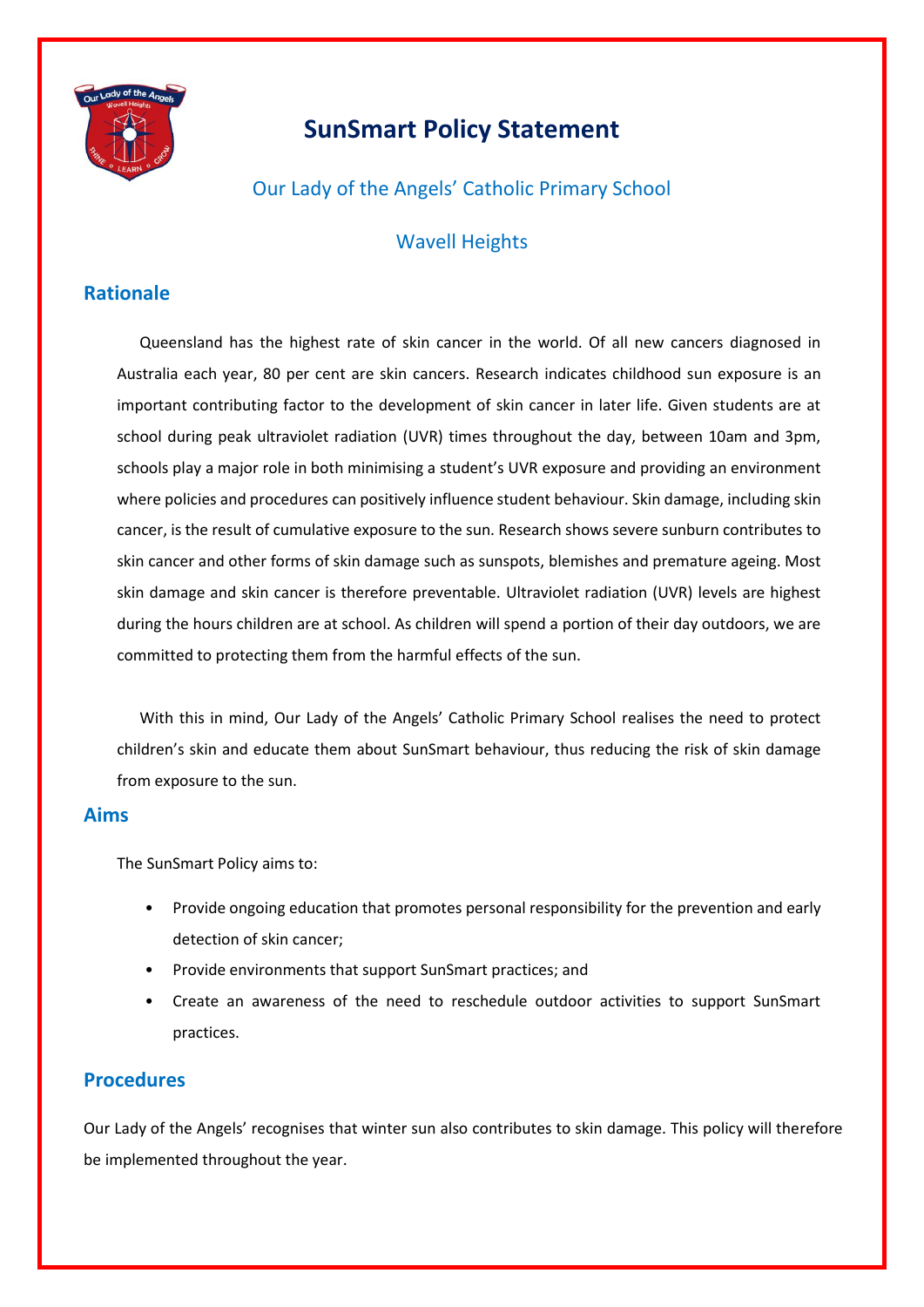The purpose of this SunSmart policy is to ensure all children attending our establishment are protected from the harmful effects of the sun throughout the year.

### **Our Commitment**

Our Lady of the Angels' Catholic Primary School will:

- Include the SunSmart policy statement on the Parent Portal and School Website;
- Increase the amount of shade in the school grounds, where possible, by building shelters and planting trees;
- Incorporate education programs that focus on skin cancer prevention;
- Encourage all teachers and staff to act as positive role models for children in all aspects of SunSmart behaviour;
- Inform parents of the SunSmart policy via the school website and school newsletter;
- Seek ongoing support from parents and the school community for the SunSmart policy and its implementation, through newsletters and parent meetings;
- Utilise bells to encourage students and staff to apply sunscreen 20 minutes prior to going outdoors to play.
- Ensure all students and staff wear hats that protect the face, neck and ears and apply SPF 30+ broadspectrum, water-resistant sunscreen when involved in outdoor play and learning activities.
- Encourage staff to reapply sunscreen every 2 hours when outdoors for extended periods.
- Encourage students without adequate sun protection to use shaded or covered areas at recess and lunch times;
- Ensure the school dress code continues to conform with The Cancer Council Queensland SunSmart clothing guidelines;
- Ensure all students wear a Rashie /Swim Shirt during all water-based activities e.g swimming lessons (with the exception of competitions and carnivals).
- Ensure, wherever practical, that outdoor activities take place before 10am and after 3pm;
- Ensure adequate shade is provided at sporting carnivals and other outdoor events;
- Ensure SPF 30+ broad-spectrum, water-resistant sunscreen is included in the school sports kit;
- Review the SunSmart policy annually.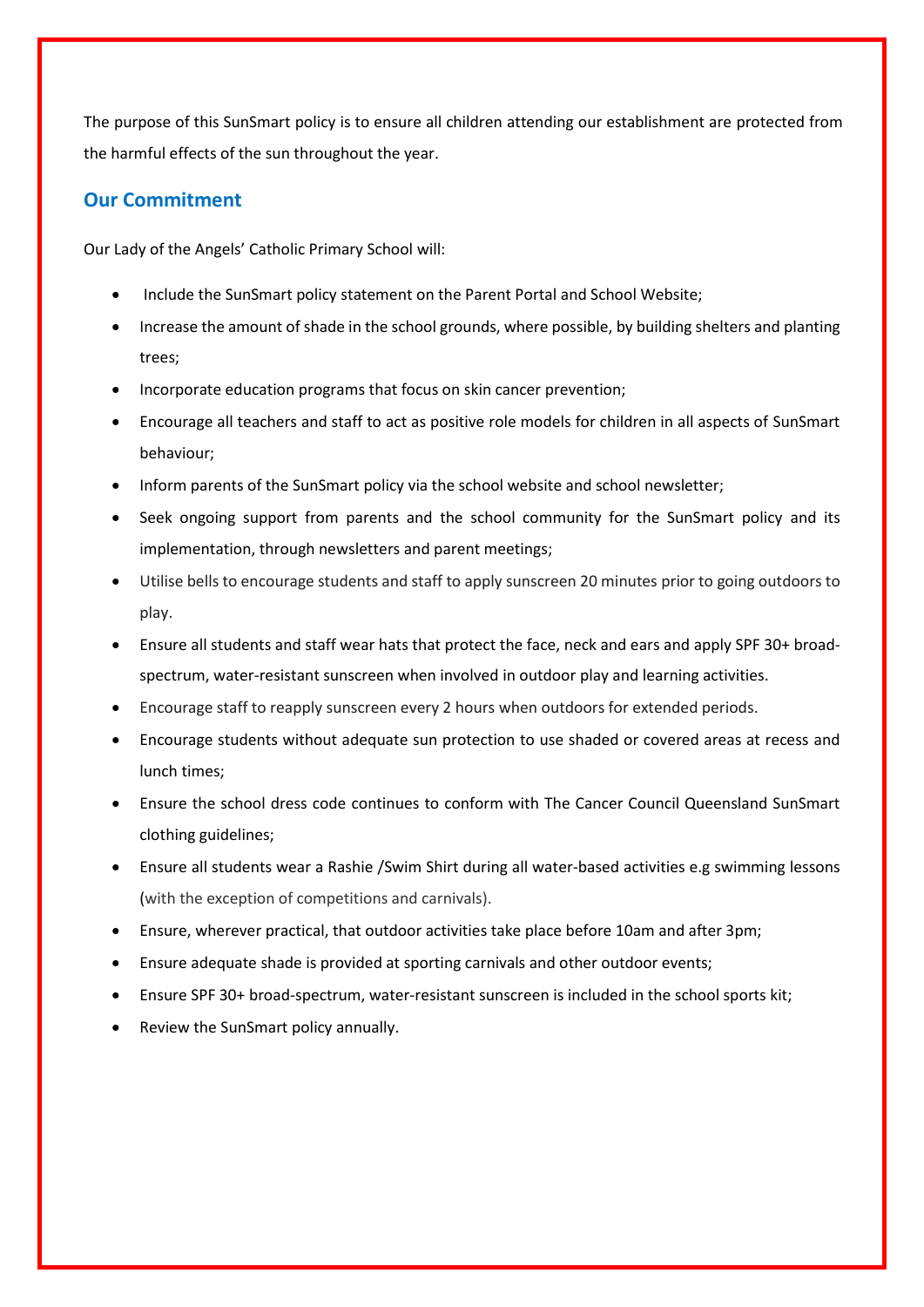## **Our Expectations**

Parents/carers will:

- Provide a SunSmart hat for their child and ensure they wear it to and from school. The Cancer Council Queensland recommends hats with a 7.5cm brim, legionnaire-style or bucket (minimum of 6cm brim) hats;
- Ensure their child applies SPF 30+ broad-spectrum, water-resistant sunscreen prior to their arrival at school;
- Ensure their child's clothing provides adequate protection from UVR. The Cancer Council Queensland recommends clothing with the following features:
	- o dark coloured;
	- o collars and sleeves;
	- o closely woven fabric natural fibre.
	- o Act as positive role models by practising SunSmart behaviour;
	- $\circ$  Support the school's SunSmart policy and help to design and regularly update the policy.

#### Students will:

- Be aware of the school's SunSmart policy;
- Take responsibility for their own health and safety by being SunSmart;
- Comply with SunSmart rules and guidelines by wearing suitable hats, clothing, sunscreen and sunglasses;
- Be encouraged and reminded to apply SPF 30+ broad-spectrum, water-resistant sunscreen 20 minutes before going outdoors.
- Use shaded or covered areas when outdoors;
- Act as positive role models for other students in all aspects of SunSmart behaviour;
- Help to design and regularly update the SunSmart policy; and
- Participate in SunSmart education programs.